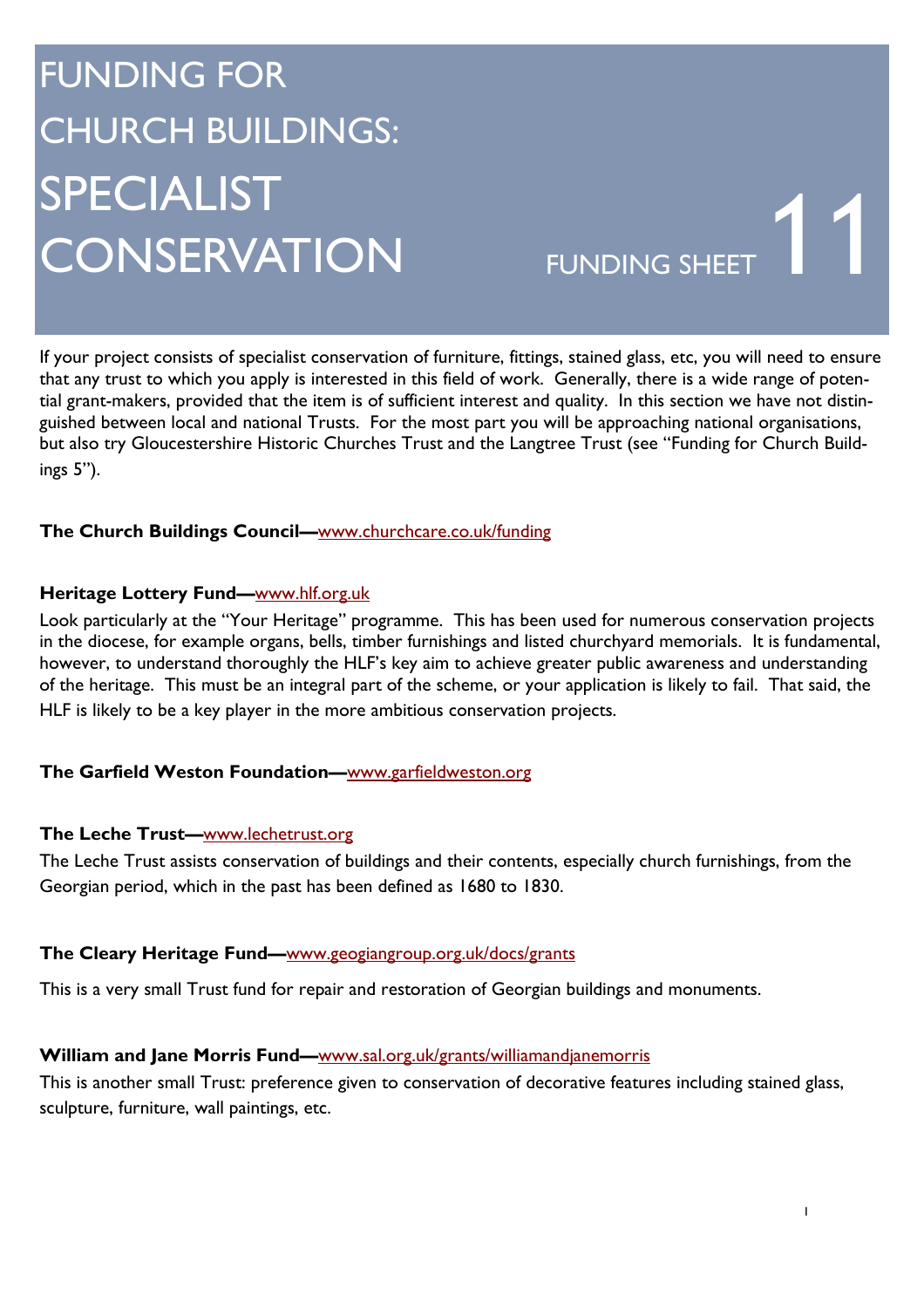### **The St Andrew's Conservation Trust**

No website Contact: Mr S R V Pomeroy Duddle Farm, Bockhampton, Dorchester, DT2 8QL Telephone: 01305 264516

Charity No: 282157

Grants for conservation of artefacts in or attached to a church, with preference given to applications from the south west. Grants have been given to recent work including C20 stained glass. Grants will rarely exceed £5,000 or 50 percent of the cost of the work.

#### **The Rainford Trust**

#### No website

Contact: c/o Pilkington Group Limited Prescott Road, St Helens, Merseyside, WA10 3TT This is a general charity, and conservation will be a long shot. The Trustees may however consider glass repair projects.

#### *CONSERVATION OF BELLS*

#### **Central Council of Church Bell Ringers**

#### www.ccbr.org.uk

This website contains quite a lot of advice about sources of funds for ringing projects, including the Central Council Bell Restoration Fund.

#### **Gloucester and Bristol Association of Church Bell Ringers**

www.bellsgandb.org.uk/brf/html

#### **The Sharpe Trust**

**c/o** The Grant Secretary Alan Strickland, 71 North Home Road, Cirencester, Gloucestershire, GL7 1DS All the above make grants for re-hanging and restoration of existing bells in churches.

#### **Heritage Lottery Fund**

See above.

#### **The Barron Bell Trust**

Contact: Mr Ian H Walrond (Trustee) C/o 71 Lower Green Road, Pembury, Tunbridge Wells, Kent, TN2 4EB Telephone: 01892 823 289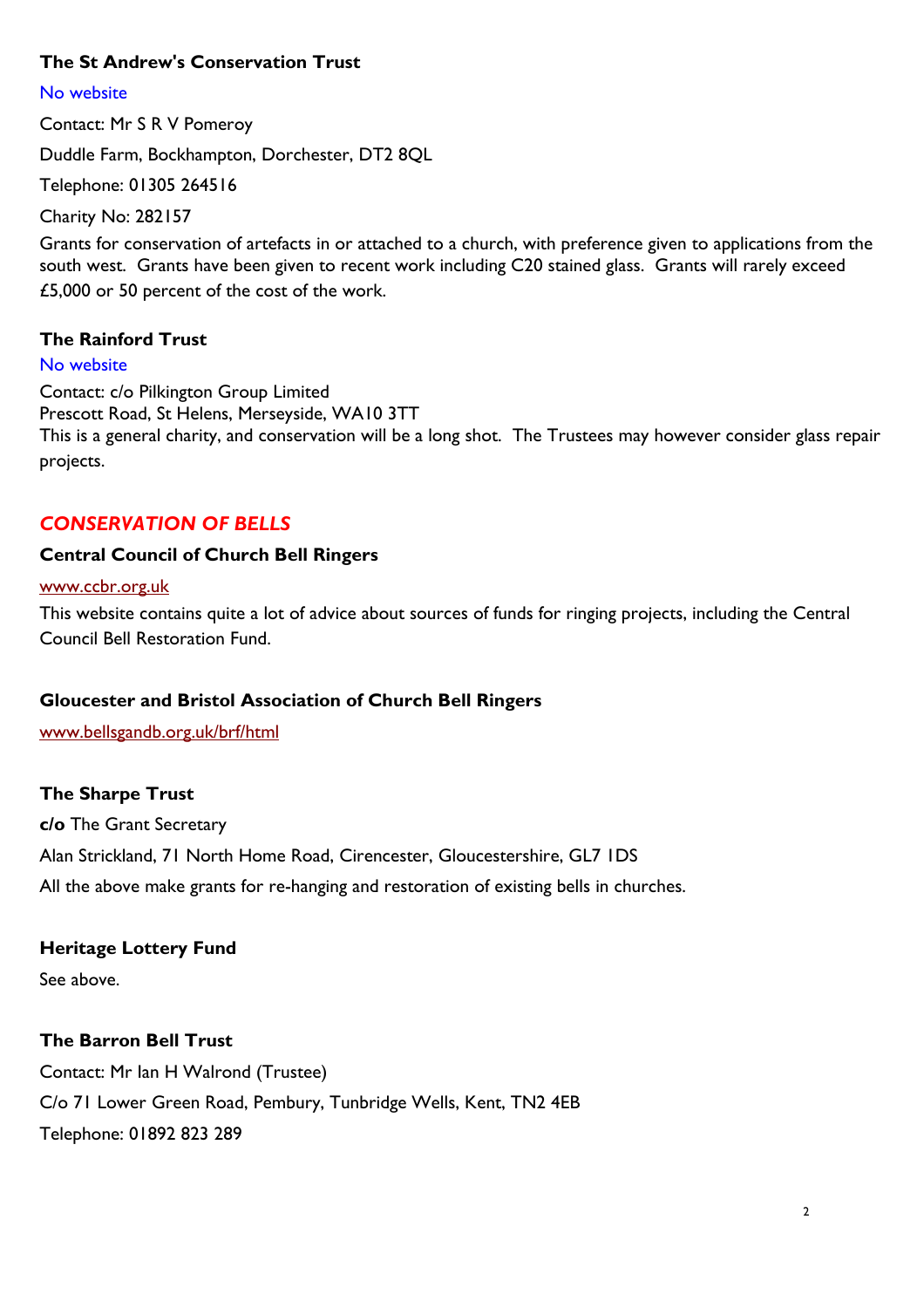# *CONSERVATION OF ORGANS*

# **The Cecil Adams Organ Fund**

#### C/o Church House, Gloucester, GL1 2LY

This was founded by the late Cecil Adams, organist of Dursley and Diocesan Organs Adviser for many years. Grants are made towards the repair and maintenance (not alterations) of pipe organs in Gloucester Diocese. Application forms can be obtained from the DAC Secretary, Church House.

#### **Heritage Lottery Fund**

See above.

### **The ON Organ Fund**

#### www.onorganfund.org.uk

Grant assistance for organ repairs - national coverage. Grants are relatively limited -  $£100$  to  $£1,000$ .

### **The Ouseley Trust**

#### www.ousleytrust.org.uk

Funding is available for organ repairs and other musical objects for churches *where there is a strong choral tradition.*

#### **Church Buildings Council**

See above.

## **Arts Lottery Fund**

Contact: The Arts Council for England 14 Great Peter Street, London, SW1P 3NQ Tel : 0207 333 0100 www.artscouncil.org.uk Major organ appeals should approach the Arts Lottery Fund.

#### **The Pilling Trust**

Contact: Mr Alan Rowntree Beever & Struthers Chartered Accountants Central Buildings, Richmond Terrace, Blackburn, BB1 7AP Telephone: 01254 686600 blackburn@beeverstruthers.co.uk

This trust helps provide electronic organs for needy churches, however it has also helped fund overhaul of pipe organs. NB: As at 2010, this trust is only considering applications from the Province of York ie Gloucestershire cases cannot apply. It may be worth keeping an eye on this situation in future years.